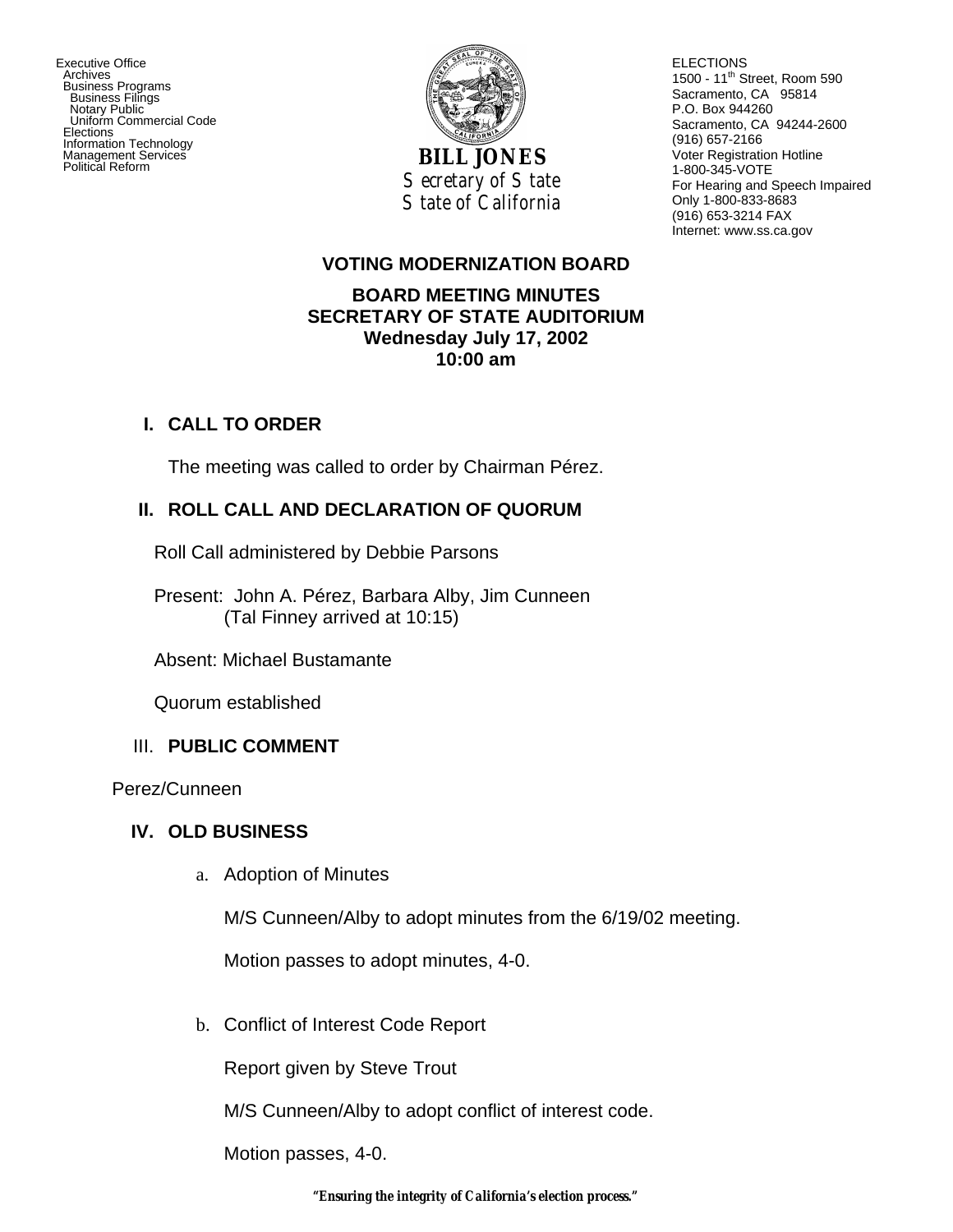# V. **CONTINUED BUSINESS AGENDA ITEMS FROM JUNE 19, 2002**.

John Mott-Smith – reviewed application for funds, statement of plans and projects, Brad Clark's counties survey & \$3,000 per machine data sheet. Also explained process after approval of formula. Explained the Binder Contents to the Board members. The Board now has 13 formulas to choose from. Counties are anxious for them to pick a formula.

Chairman Pérez opened up public comment on anything not on agenda. None.

#### **a. FINALIZE APPLICATION AND AGREEMENT - CRITERIA FOR ALLOCATION OF FUNDS TO COUNTIES TO UPDATE VOTING SYSTEMS**

Adoption of the Voting Modernization Board Fund Application and Procedural Guide

1. Bob Planthold – On behalf of Consumers in Action for Personal Assistance (C.I.A.P.A.).

The Board needs to do whatever they can to be sure technology is accessible for the right of a secret ballot.

2. Peter Kutras – Santa Clara County

Made three primary points: 1. Board needs to be deliberate and take their time. 2. Wants priority given to the nine decertified counties that represent over half the population of the State. Santa Clara's three formulas give consideration to the nine counties. Options 1-3 are priorities,  $2^{nd}$  option preferred. Most harmful is new formula based on \$3,000 per machine. 3. Concerned that staff did not include their electronic version, and misrepresented their formula.

3. Debby Hench – San Joaquin County

Urged the Board to please make a decision today. They have the RFP and need to go to our Board of Supervisors to tell them amount. Santa Clara County has not even done their RFP yet so their numbers are only estimates. San Joaquin County had Votomatic in the 70's, and changed systems in the 80's. They should not be responsible for the counties that have not changed systems yet. Cannot consolidate precincts as easily as other counties and have no choice but to have more polling places.

4. Conny McCormack – Los Angeles County

Submitted a letter that's in the members' packet. Would like to have special consideration as a decertified county. \$3,000 guideline per machine – a machine is not a voting system,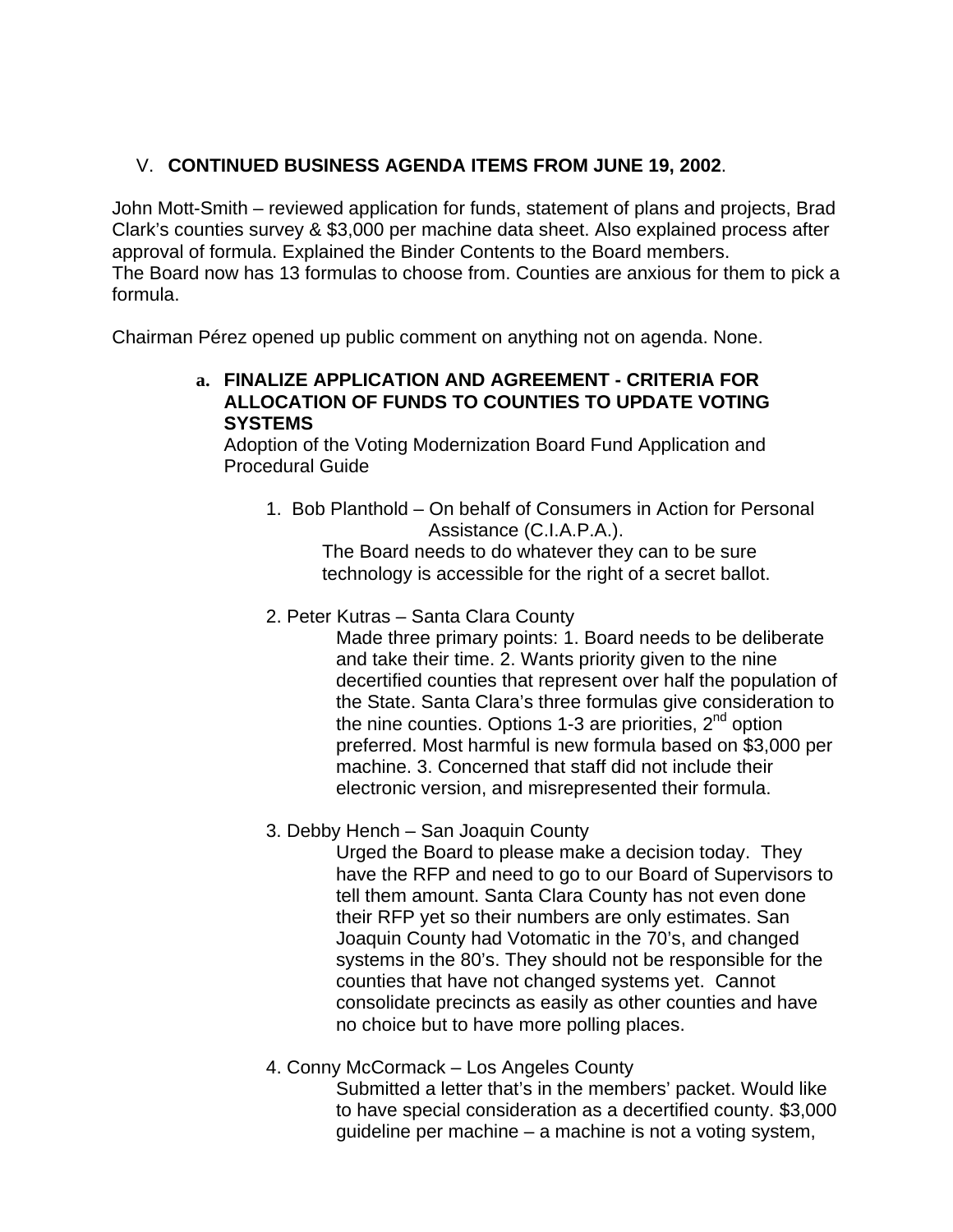it's not that easy. \$4,000 cap per machine is in the ballpark of what she has heard from the vendors.

5. Edward Johnston – Kern County

Kern County is in deep financial condition. Not a good excuse because we will have a lot of layoffs. Opposes any preference to the nine decertified counties. Supports formula on registered voter or eligible voters. County has a high prison and farm worker population that don't vote. Permanent absentee voters are very important too. Costs to move to touchscreens is not large, but for some counties it is. Please include in cost. Urged the Board to please make a decision today. \$5,039,000 is the cost from the counties' RFP.

6. John Tuteur – Napa County

The new formula based on \$3,000 per machine is well below what Napa County needs, but will take it. Willing to meet the minimum. I will have paper and touchscreen at each polling place. We have already spent 60k of our share to integrate. How much money is the state going to make available? Cost of voting systems is no way near costs of DRE systems. Conversion costs is not great. Like Kern, Napa does not do as well with population or registered voters based formulas.

7. John Ulin – Heller Ehrman, Co-counsel for plaintiff with ACLU on Common Cause v. Jones and also representing groups with disabilities.

Board should give funding priority to nine decertified counties by funding their requests as written or as modified at the full 3-1 ratio. Should allocate remainder of funds based on a population basis. Intent of voters and official summary of Prop 41 was to purchase new systems to replace chad systems. Population basis in favor over precinct basis. Legal points – legal liability, Board is bound by Constitution, federal and state statutes, equal protection cause – Bush v. Gore decision, for voters to have their votes count. Two legal points: 1. Equal protection – cannot favor urban over rural areas 2. Voting Rights Act.

Jim Cunneen statement: Board is in position to allocate a finite amount of funds to the largest amount of the population.

- 8. Mischelle Townsend Riverside County Summary chart numbers for Riverside County are inaccurate, asked staff to please correct to actual costs of \$14 million.
- 9. Marsha Wharff Mendocino County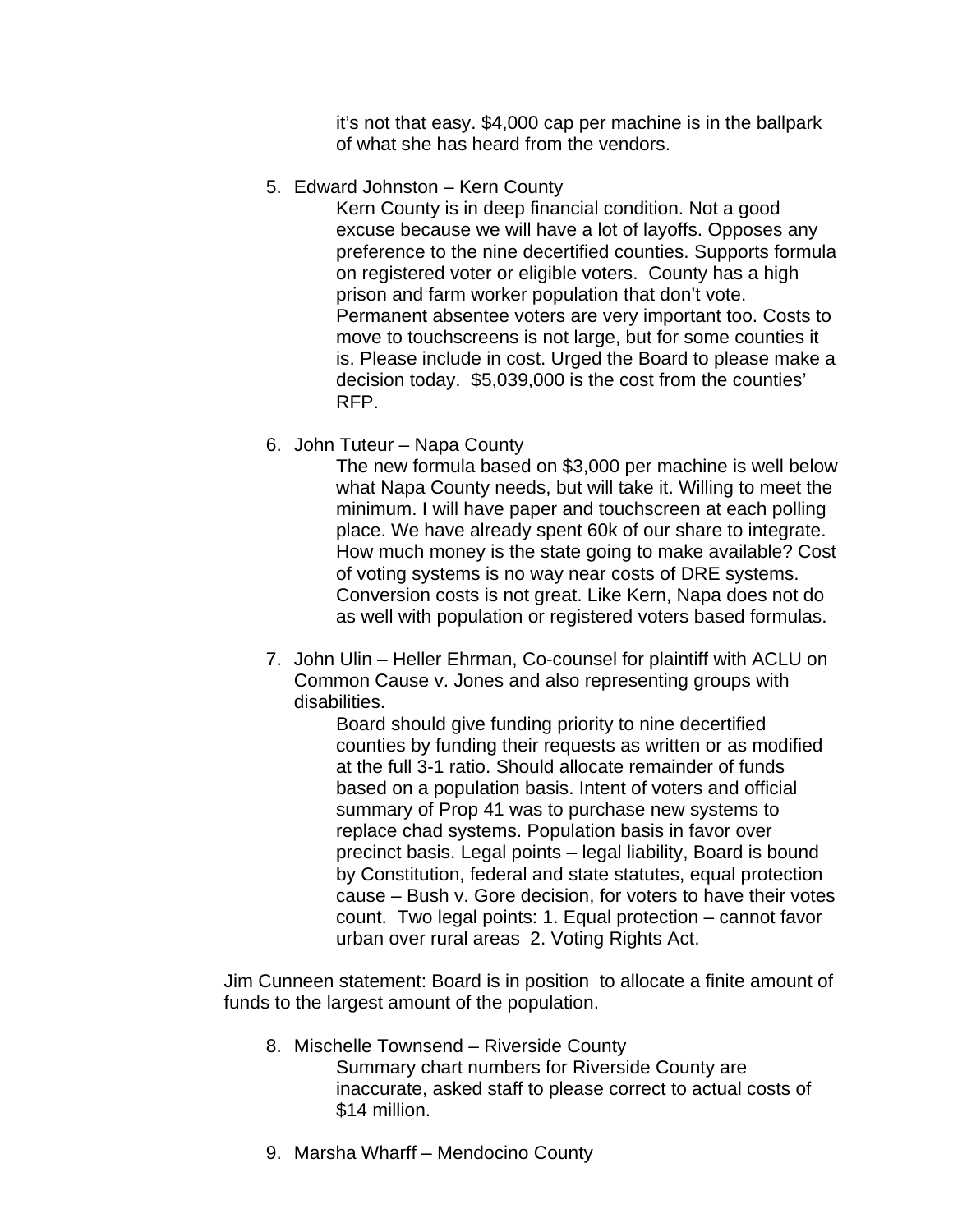Mendocino County is one of the decertified counties. We put in our estimate late, that is why the numbers have increased. Have looked at machines that are both certified and not certified yet. County has never reached 20% of absentees, they are 15%. Supported a decision to be made today. Does not support giving the nine de-certified counties special consideration. All 58 counties should receive funding.

10.Rosalyn Lever – Orange County

Clarified the legislative analysis in Prop 41 – says any county to receive funding. Orange County is a large county, and has an expensive DataVote system. Our RFP is out. Board needs to be equitable for all 58 counties. Populations don't vote, registered voters vote. Orange County had 370 different ballot styles for the last election. We don't have control of how many voters vote.

11.Michael Smith – Marin County

The appropriate decision should be no preference given to decertified counties, should be equitable to all counties.

12.Laura Winslow – Solano County

The \$3,000 per machine formula is lower that all the other formulas except the polling place formula. It's too low for our county.

Public Comment closed.

Board took a five minute break followed by 30 minutes of Q & A and open discussion:

John A. Pérez – Discussed two areas of concern: 1. Wide variety in estimated costs of equipment. Favors a cap on amount of machines. The Board needs to be responsible to obligation of accessible voting machines to make voting accessible to all voters. 2. Place base (polling, precinct, etc.) is not good enough, formulas need to be people based (eligible voters, registered voters, etc.).

Barbara Alby - Favors releasing money to all counties at the same time. Needs to take a compilation of all the formulas. Doesn't want to go beyond what the voters approved, such as factoring in the population growth issues, that is up to the counties.

Tal Finney - Board's focus is on the formula. Concerned about the legal arguments. Board needs to take into consideration arguments that took place in major cases such as Common Cause v. Jones. Concerned about security. With respect of allocation of funds, the Board needs to blend factors – take the greatest good for the greatest number.

Jim Cunneen - Agrees to blend some of the formulas.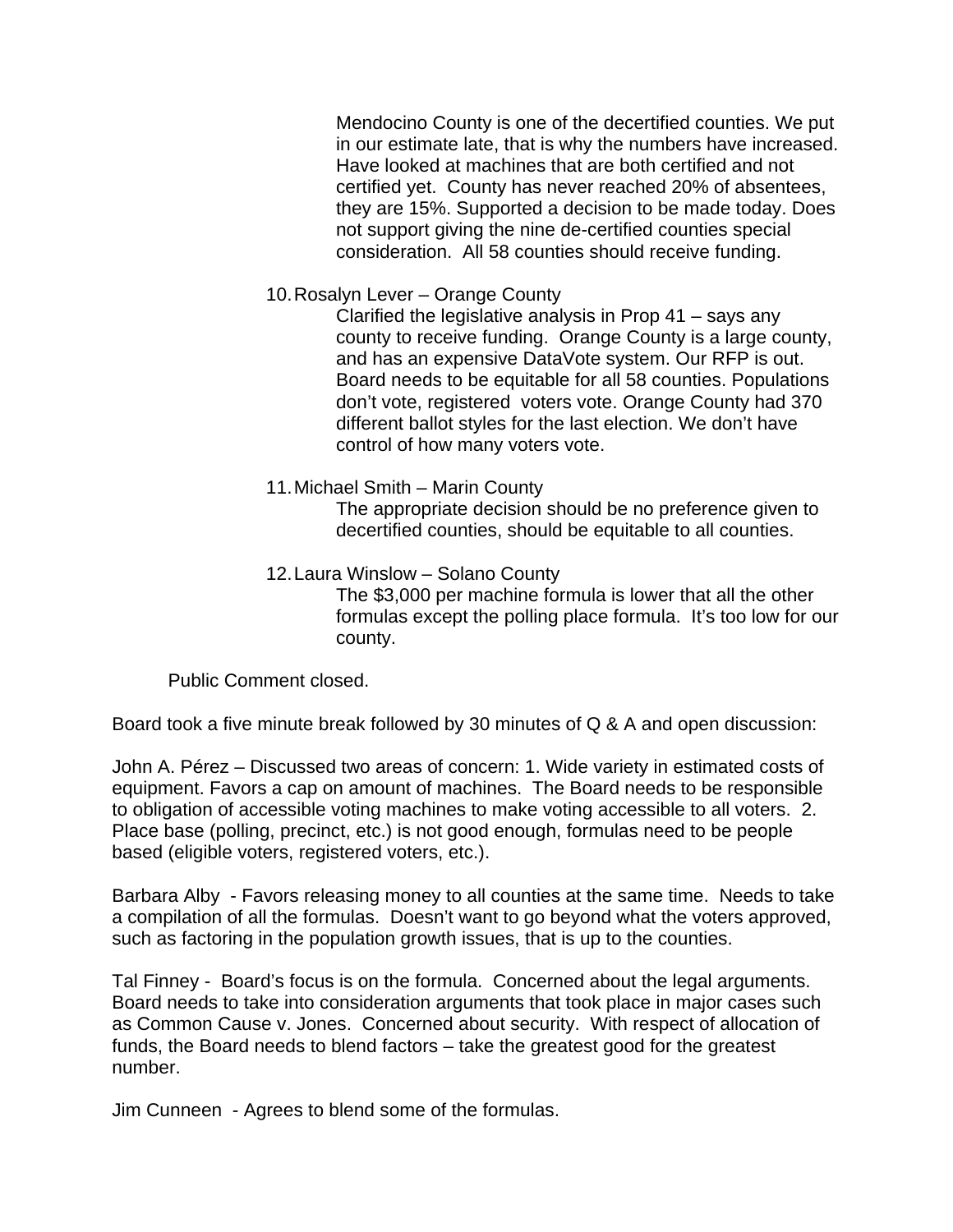John A. Pérez, Barbara Alby , Tal Finney, and Jim Cunneen all agreed not to give the nine decertified counties preference.

• Public Comment from Arthur Singer (Rose Resnick Lighthouse for the Blind in San Francisco), late due to traffic: Recommended a mandate for at least one voting machine per polling place be accessible for the blind.

Jim Cunneen - started to narrow down the formulas.

John Mott-Smith – Counties requirement is to prepare polling places for 100% turnout, but only need to provide for 75% of ballots. Only two formulas have absentee voters factored in.

John A. Pérez – No formula will work for all counties.

Barbara Alby - Take population formula off the table, John A. Pérez wants to keep it.

John A. Pérez – With consent of the Board, took off Santa Clara's #2 formula off table. Wants to take precinct base formula because of the inconsistencies done in number of precincts.

Barbara Alby - Wants to keep precinct on the table for discussion.

Tal Finney – Wants to keep people, machine and precincts.

12:30-1:15 p.m. – Lunch Break

1:30 p.m. – Voting Modernization Board reconvened.

Board members discussed different formulas and ranked their preferences:

Jim Cunneen's rank: 1. 4 cycles formula; 2. Santa Clara #3; 3. Polling place; 4. Registered Voters; 5 Eligible Voters; 6. Population; 7. Precinct; 8-10 – the rest

John A. Pérez' rank: 1. Population ; 2. Registered Voters; 3. Eligible Voters; 4. Polling place; 5. Registration x 75%turnout; 6. Precinct base

Barbara Alby's rank: 1. Election cycles; 2. Precinct; 3. Polling place; 4. \$75,000 per machine purchase; 5. Registered Voters; 6. Eligible Voters; 7. \$3,000 per machine formula; 8. Population; 9. Santa Clara #3

Tal Finney's rank: 1. Eligible Voters; 2. Registered Voters; 3. Santa Clara #3; 4. Polling place; 5. Population.

The Voting Modernization Board choices were ranked. Each VMB member then voted on his or her top five choices for a formula. These choices were ranked with (population, registered voters, turnout at last four elections, and polling places) the top four.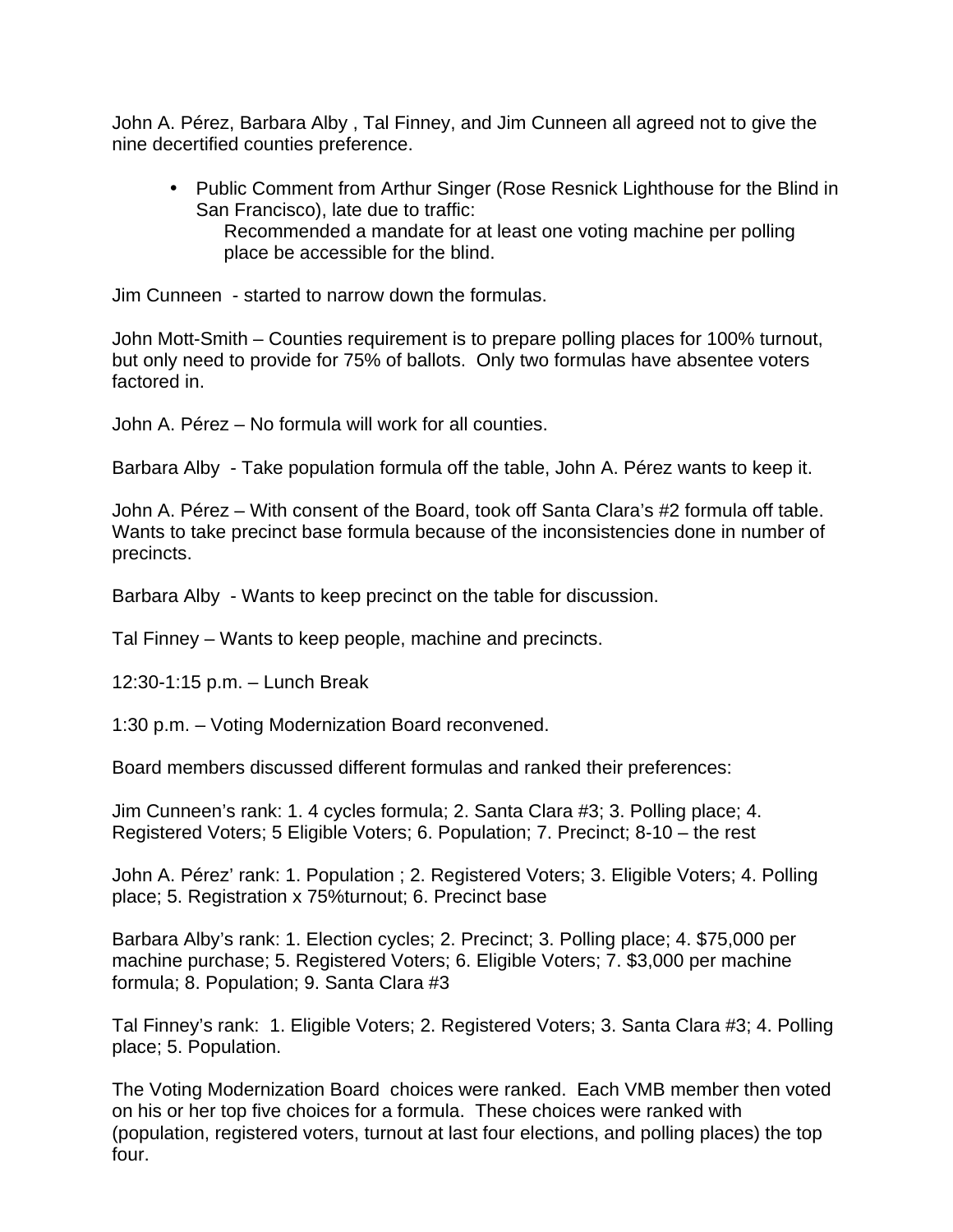John A. Pérez – Requested a motion that a formula be adopted with an average of those 4 existing formulas.

M/S Cunneen/Finney to take their top four formula choices of registered voters, polling place, eligible voters and four voting cycles and blend them together to create their own formula for allocation of funds.

Roll Call by Debbie Parsons: John A. Pérez – aye Barbara Alby - aye Jim Cunneen - aye Tal Finney – aye Michael Bustamante – Absent

Motion passes, 4-0.

Board agreed that the counties would need to submit a contract and an invoice to receive funds.

John A. Pérez – proposed a cap of \$3,000 per machine for the state's share for the purposes of discussion.

Ten minute feedback public comment:

John Tuteur: Thanked chairman. Concerned that he was not going to receive an amount and didn't know what he was going to propose to his Board of Supervisors.

Peter Kutras – Wanted to know if his amount would equal the total yields under each individual formula and took a ¼ of that.

John A. Pérez – Some of the numbers need to be adjusted. Secretary of State staff would work out the amounts.

Conny McCormack –Asked if there would be an escrow account if counties don't spend all the money. Didn't think the numbers were accurate. Concerned that LA County was short \$57 million of what they need.

John A. Pérez – Opened up public comment on the concept of a cap of state donating no more that \$3,000 per machine.

Michelle Townsend – Riverside County spent \$3,100 per machine – below the cap of \$4,000 total per machine.

Connie McCormack – Didn't understand the need to establish a cap, but thought \$3,000 was fine.

Roz Lever – Agreed \$3,000 was fine. Concerned for the rural counties.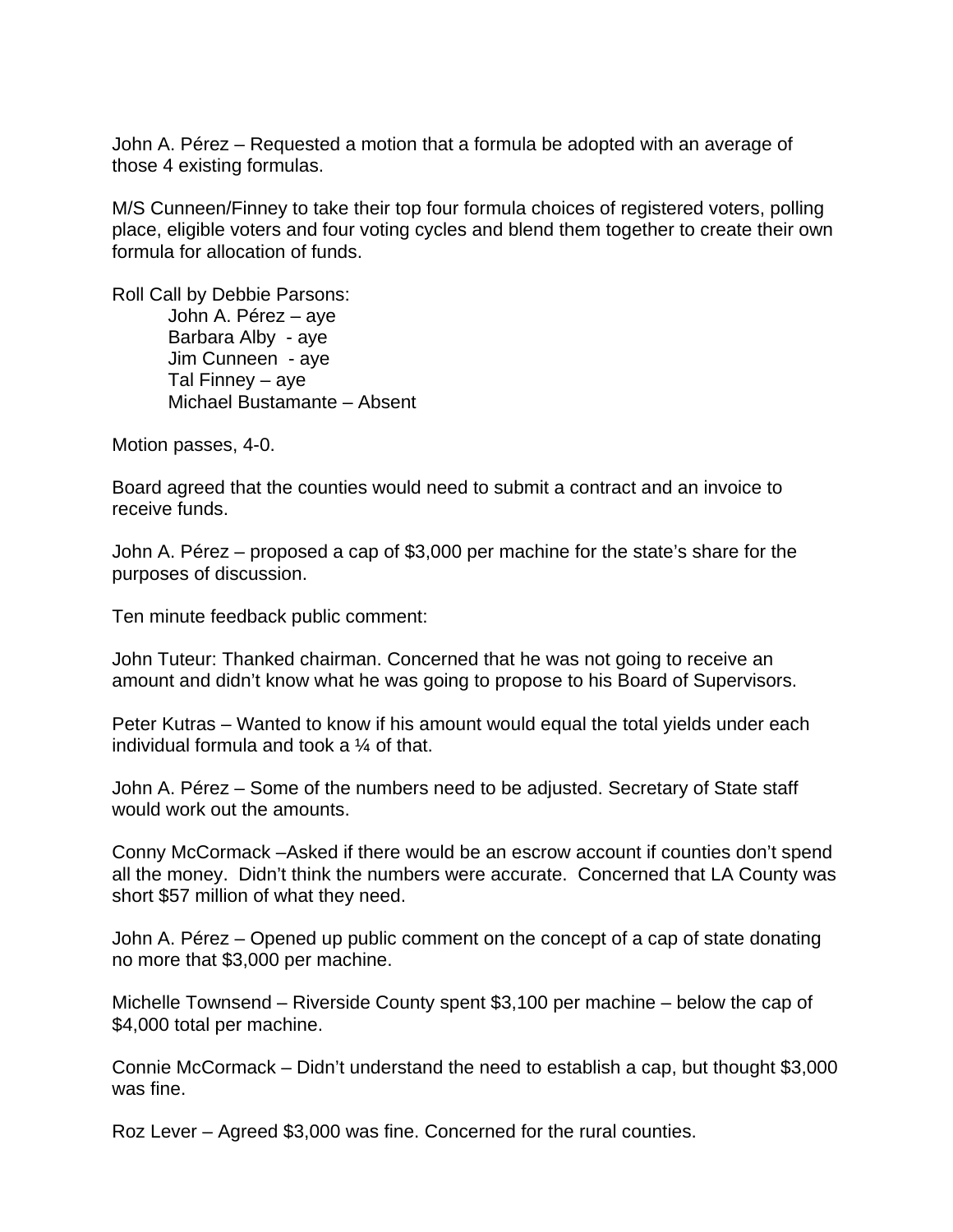Plumas County –Bought machines at \$3,995 per machine.

Barbara Alby stated that based on testimony, a cap of \$3,000 per machine for the State's contribution might be too much, suggested \$2,800.

M/S – Finney/Cunneen to set a cap that the State's allocation of the price per machine at \$3,000.

Roll Call by Debbie Parsons: John A. Pérez – aye Barbara Alby - no Jim Cunneen - aye Tal Finney – aye Michael Bustamante – Absent

Motion passes, 3-1.

John Tuteur – Discussed two issues of accessibility.

M/S – Cunneen/Finney to require that each application for Prop. 41 funds include a plan for accessibility for voting systems.

Roll Call by Debbie Parsons: John A. Pérez – aye

> Barbara Alby - aye Jim Cunneen - aye Tal Finney – aye Michael Bustamante – Absent

Motion passes, 4-0.

John Mott-Smith suggested to move the application deadline to September 3, 2002, and the next meeting to September 16, 2002.

M/S – Cunneen/Finney to move application deadline to September 3, 2002 and to meet next on September 16, 2002.

Roll Call by Debbie Parsons: John A. Pérez – aye Barbara Alby - aye Jim Cunneen - aye Tal Finney – aye Michael Bustamante – Absent

Motion passes.

b. FINALIZE VOTING MODERNIZATION PLAN Adoption of the Voting Modernization Board Voting Modernization Plan